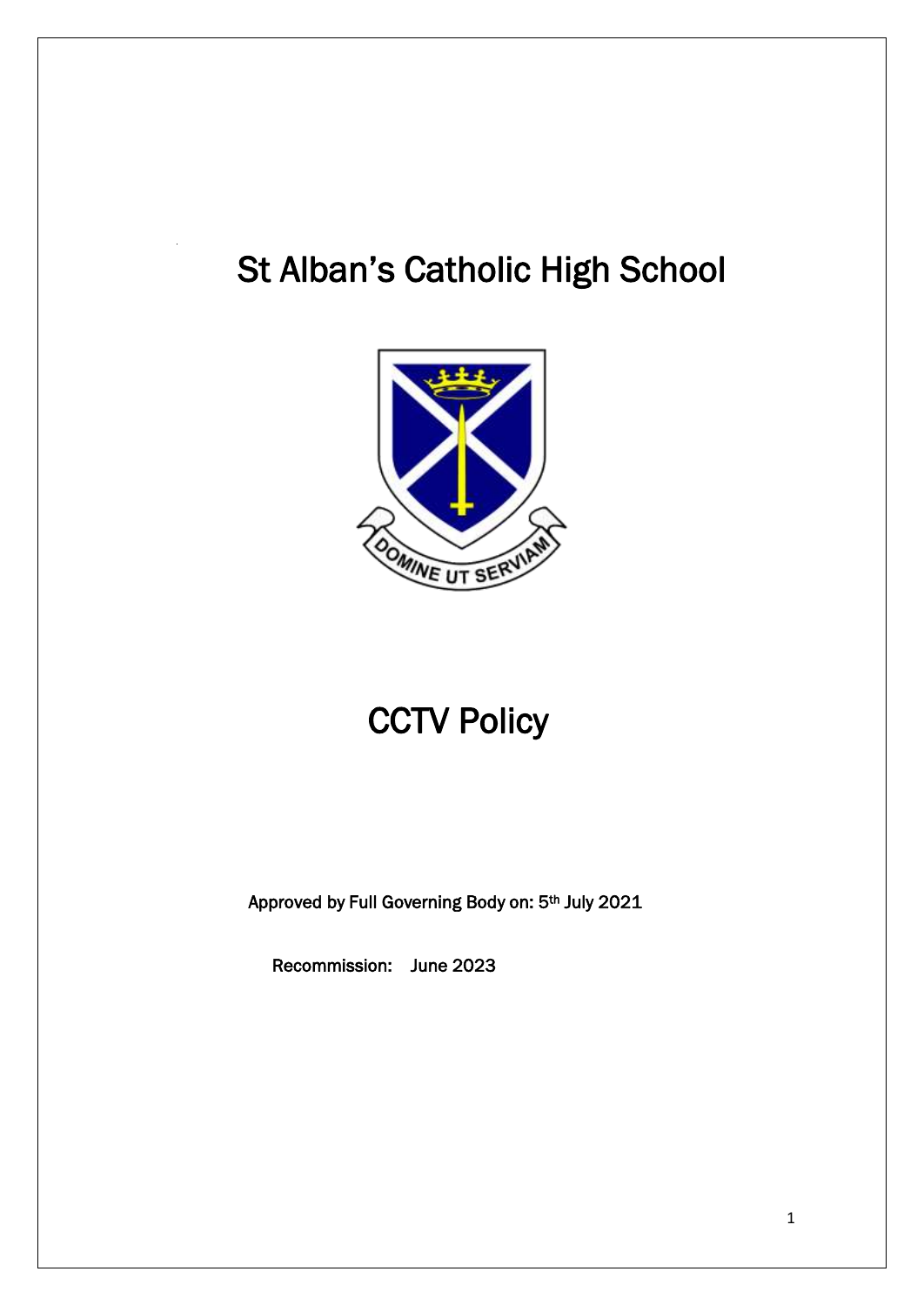# 1. Introduction

- 1.1 St Alban's Catholic High School uses closed circuit television (CCTV) and the images produced;
	- a. To prevent, detect or investigate crime.
	- b. To monitor the school buildings and grounds in order to provide a safe and secure environment for its students, staff and visitors.
	- c. To protect the reputation of the school and to prevent loss or damage to school property and surrounds.
	- d. To monitor the flow of staff, students and visitors around the school site.
	- e. To monitor and help identify people who enter the school site.
	- f. To assist with the investigation of reported behavioural issues.
	- g. To monitor the wellbeing of students who have been isolated due to a medical issue (e.g. suspected COVID-19).
- 1.2 This policy outlines the school's use of CCTV and how it complies with the General Data Protection Regulation; it is to be read in conjunction to the School's data protection policy.
	- a. The system comprises a number of fixed cameras.
	- b. The system does not have sound recording capability.
	- c. The system is not linked to staff or pupil attendance records.
	- d. The system is in operation for 24 hours a day using continuous and motion detected recording.
- 1.3 The CCTV system is owned and operated by the school, the deployment of which is determined by the school's leadership team.
- 1.4 The CCTV is monitored securely from the Main Reception and IT Support office. The images captured by the system are retained on-site. Access to the images is restricted to those staff authorised to view them.
- 1.5 The introduction of, or changes to, CCTV monitoring will be subject to consultation with staff and other stakeholders, where required.
- 1.6 The school's CCTV Scheme is included in the School's registration with the Information Commissioner as a data processor.
- 1.7 All authorised operators and employees with access to images are aware of these procedures that need to be followed when accessing the recorded images. Through this policy, all operators are made aware of their responsibilities in following the CCTV Code of Practice. The school's 'Data Controller' (Matt Baker: Headteacher) will ensure that all employees are aware of the restrictions in relation to access to and disclosure of, recorded images by publication of this policy.

# 2. Statement of Intent

2.1 The school complies with the Information Commissioner's Office (ICO) CCTV Code of Practice to ensure that CCTV is used responsibly and safeguards both trust and confidence in its continued use. The Code of Practice is published at:

a.<https://ico.org.uk/media/for-organisations/documents/1542/cctv-code-of-practice.pdf>

- 2.2 The School's CCTV surveillance cameras are a passive technology that only records and retains images. They are not linked to automated decision making or facial or number plate recognition software. Transmission is by cable direct to the server.
- 2.3 CCTV warning signs are clearly and prominently placed at the main external entrance to the school, including further signage in other outdoor areas in close proximity to camera positions. Signs will contain details of the purpose for using CCTV (see annex B). In areas where CCTV is used, the school ensures prominent signs are placed within the controlled area.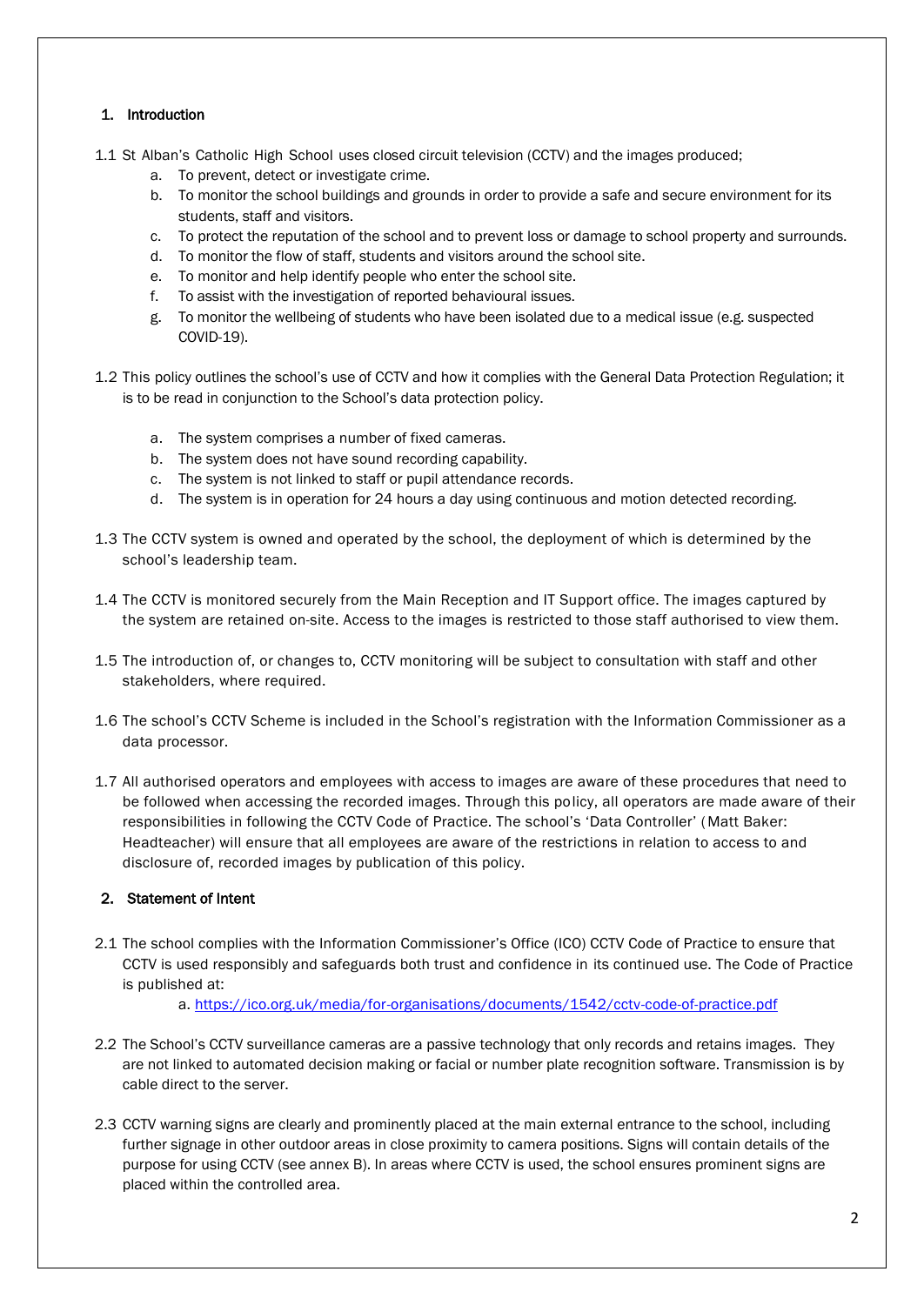2.4 The original planning, design and installation of CCTV equipment endeavoured to ensure that the scheme will deliver maximum effectiveness and efficiency but it is not possible to guarantee that the system will cover or detect every single incident taking place in the areas of coverage.

## 3. Siting the Cameras

- 3.1 Cameras are sited so that they only capture images relevant to the purposes for which they are installed (described above) and care will be taken to ensure that reasonable privacy expectations are not violated.
- 3.2 The school will make every effort to position cameras so that their coverage is restricted to the school premises which includes outdoor/indoor areas. The system design is sympathetic to the privacy of surrounding public and does not monitor public space outside the legitimate areas of interest for the School.
- 3.3 Members of staff will have access to details of where CCTV cameras are situated with the exception of cameras placed for the purpose of covert monitoring.

## 4. Covert Monitoring

- 4.1 It is not the school's policy to conduct 'Covert Monitoring' unless there are 'exceptional reasons' for doing so. Any such monitoring would be temporary and be justified as 'exceptional'. The covert surveillance activities of public authorities are governed by the Regulation of Investigatory Powers Act (RIPA) 2000. Such type of recording is covert and directed at an individual or individuals. The school may, in exceptional circumstances, determine a sound reason to covert monitor via CCTV. For example:
	- a. Where there is good cause to suspect that an illegal or unauthorised action(s), is taking place, or where there are grounds to suspect serious misconduct;
	- b. Where notice about the monitoring would seriously prejudice the reason for making the recording.
- 4.2 In these circumstances authorisation must be obtained from a member of the senior leadership team and the school's 'Data Controller' advised before any commencement of such covert monitoring.
- 4.3 Covert monitoring must cease as soon as necessary, such as following completion of an investigation.
- 4.4 Cameras sited for the purpose of covert monitoring will not be used in areas which are reasonably expected to be private, for example toilet cubicles, changing areas etc.

#### 5. Storage and retention of CCTV images

- 5.1 Recorded data will not be retained for longer than is necessary. While retained, the integrity of the recordings will be maintained to ensure their evidential value and to protect the rights of the people whose images have been recorded.
- 5.2 All retained data will, at all times, be stored securely on the school's IT network and permanently deleted as appropriate / required.
- 5.3 Recorded images will be kept no longer than 7 days, except where there is lawful reason for doing so, such as discipline investigations. Images are automatically deleted from CCTV storage after this time.

#### 6. Access to CCTV images

- 6.1 Access to recorded images will be restricted to those staff authorised to view them and will not be made more widely available.
- 6.2 Access to stored images will only be granted in the case of an incident. To be viewed in the course of the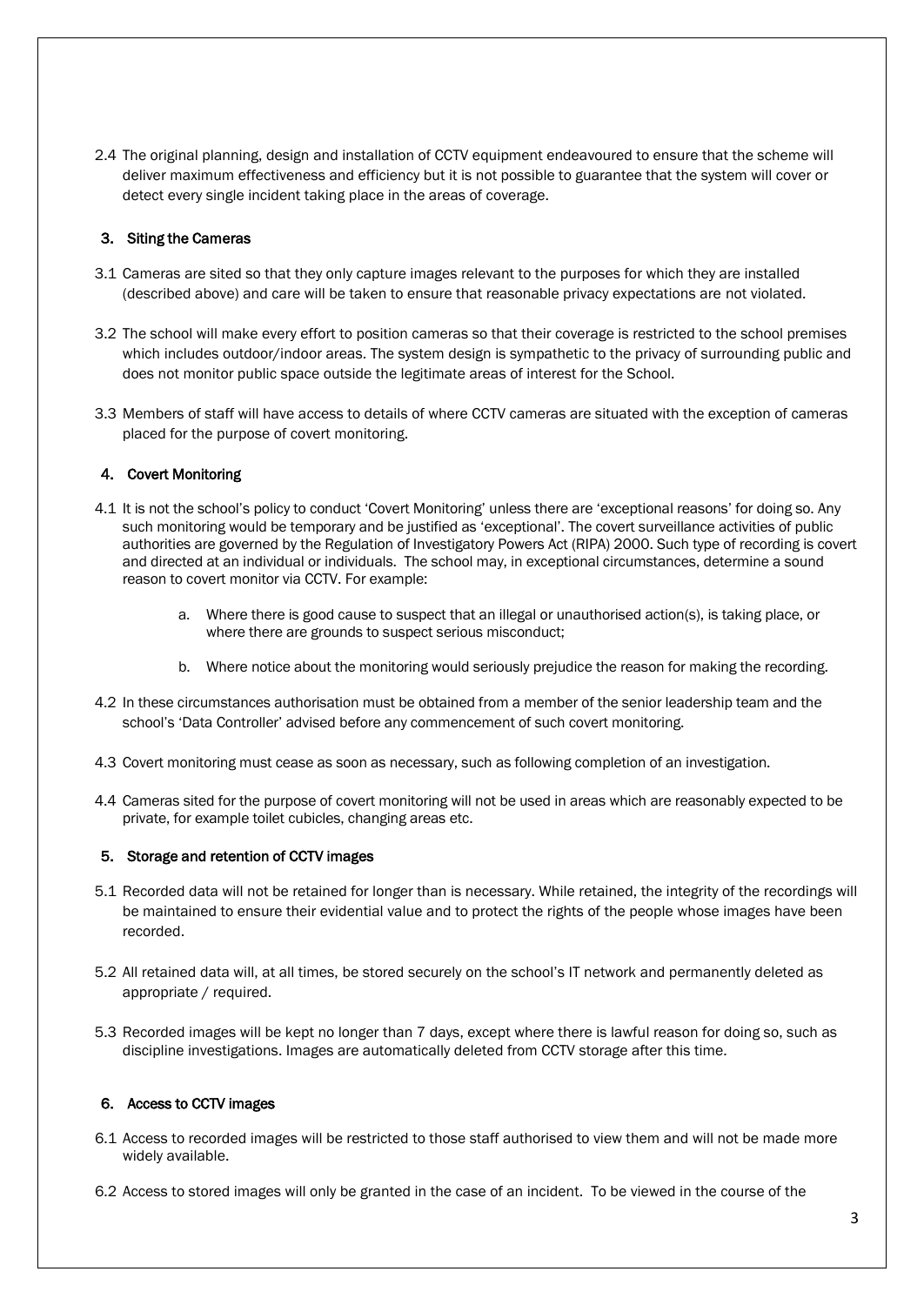incident's investigation.

## 7. Subject Access Requests (SAR)

- 7.1 Individuals have the right to request access to CCTV footage that constitutes their personal data, unless an exemption applies according to the General Data Protection Regulations.
- 7.2 All requests should be made in writing to the Headteacher. Individuals submitting requests for access will be asked to provide sufficient information to enable the footage relating to them to be identified. For example, date, time and location.
- 7.3 The school will respond to requests within one month of receiving the written request and any fee where disproportionate effort is required to adhere to the request.
- 7.4 Disclosure of information from surveillance systems must be controlled and consistent with the purpose(s) for which the system was established. When disclosing surveillance images of individuals, particularly when responding to subject access requests, the school will consider whether the identifying features of any of the other individuals in the image need to be obscured. In most cases the privacy intrusion to third party individuals will be minimal and obscuring images will not be required. However, consideration will be given to the nature and context of the footage.
- 7.5 The subject will be supplied with a copy of the information in a permanent form. There are limited circumstances where this obligation does not apply. The first is where the data subject agrees to receive their information in another way, such as by viewing the footage. The second is where the supply of a copy in a permanent form is not possible or would involve disproportionate effort, whereby the disproportionate effort may incur an administration fee.
- 7.6 Further guidance on SARs is within the Data Protection Policy.

#### 8. Access to and disclosure of images to third parties

- 8.1 There will be no disclosure of recorded data to third parties other than to authorised personnel such as the Police and service providers to the school where these would reasonably need access to the data (e.g. investigators).
- 8.2 Requests for images and data should be made in writing to the Head Teacher.
- 8.3 The data may be used within the school's discipline and grievance procedures as required and will be subject to the usual confidentiality requirements of those procedures.
- 8.4 Data transfer will be made securely and using encryption as appropriate.

#### 9. Complaints

- 9.1 Complaints about the operation of CCTV within the school should be directed to the Headteacher in the first instance.
- 9.2 Any breach of this policy by school staff will be investigated by the Headteacher in the first instance.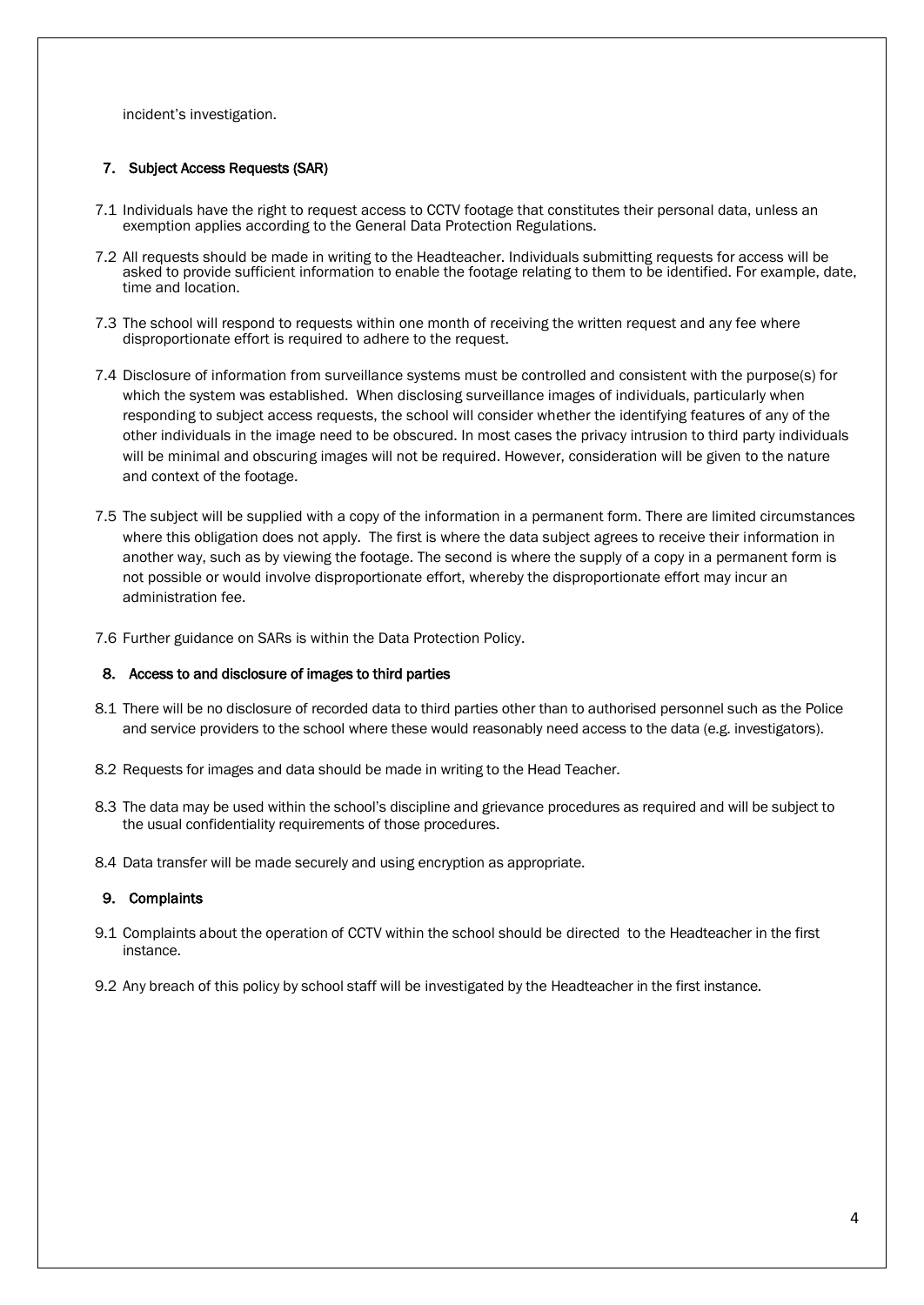# Appendix A – Checklist

This CCTV system and the images produced by it are controlled by the Headteacher. The school notifies the Information Commissioner about the CCTV system, including any modifications of use and/or its purpose.

The School has considered the need for using CCTV and have decided it is required for; the prevention and detection of crime, for protecting the safety of the school's community and for supporting the investigation into student behaviour incidents. It will not be used for other purposes. The school will conduct regular reviews of our use of CCTV.

|                                                                                                                                                                                                          | Checked           | <b>By</b> | Date of next<br>review |
|----------------------------------------------------------------------------------------------------------------------------------------------------------------------------------------------------------|-------------------|-----------|------------------------|
| Notification has been submitted to the Information<br>Commissioner and the next renewal date recorded.                                                                                                   | Yes.<br>June 2021 | T. Line   | June 2022              |
| There is a named individual who is responsible for the<br>operation of the system.                                                                                                                       | Yes.<br>June 2021 | T. Line   | June 2022              |
| A system has been chosen which produces clear images that<br>law enforcement bodies (usually the police) can use to<br>investigate crime and these can easily be taken from the<br>system when required. | Yes.<br>June 2021 | T. Line   | June 2022              |
| Staff and members of the school community will be<br>consulted about any proposal to install / amend CCTV<br>equipment or its use as appropriate.                                                        | Yes.<br>June 2021 | T. Line   | June 2022              |
| Cameras have been sited so that they provide clear images.                                                                                                                                               | Yes.<br>June 2021 | T. Line   | June 2022              |
| Cameras have been positioned to avoid capturing the<br>images of persons not visiting the premises.                                                                                                      | Yes.<br>June 2021 | T. Line   | June 2022              |
| There are visible signs showing that CCTV is in operation.<br>Where it is not obvious who is responsible for the system<br>contact details are displayed on the sign(s).                                 | Yes.<br>June 2021 | T. Line   | June 2022              |
| Images from this CCTV system are securely stored, where<br>only a limited number of authorised persons may have<br>access to them.                                                                       | Yes.<br>June 2021 | T. Line   | June 2022              |
| The recorded images will only be retained long enough for<br>any incident to come to light (e.g. for a theft to be noticed)<br>and the incident to be investigated.                                      | Yes.<br>June 2021 | T. Line   | June 2022              |
| Unless individually approved, images will not be provided to<br>third parties.                                                                                                                           | Yes.<br>June 2021 | T. Line   | June 2022              |
| The organisation knows how to respond to individuals<br>making requests for copies of their own images. If unsure<br>the data controller knows to seek advice from their Data<br>Protection Officer.     | Yes.<br>June 2021 | T. Line   | June 2022              |
| Regular checks are carried out to ensure that the system is<br>working properly and produces high quality images.                                                                                        | Yes               | T. Line   | Daily                  |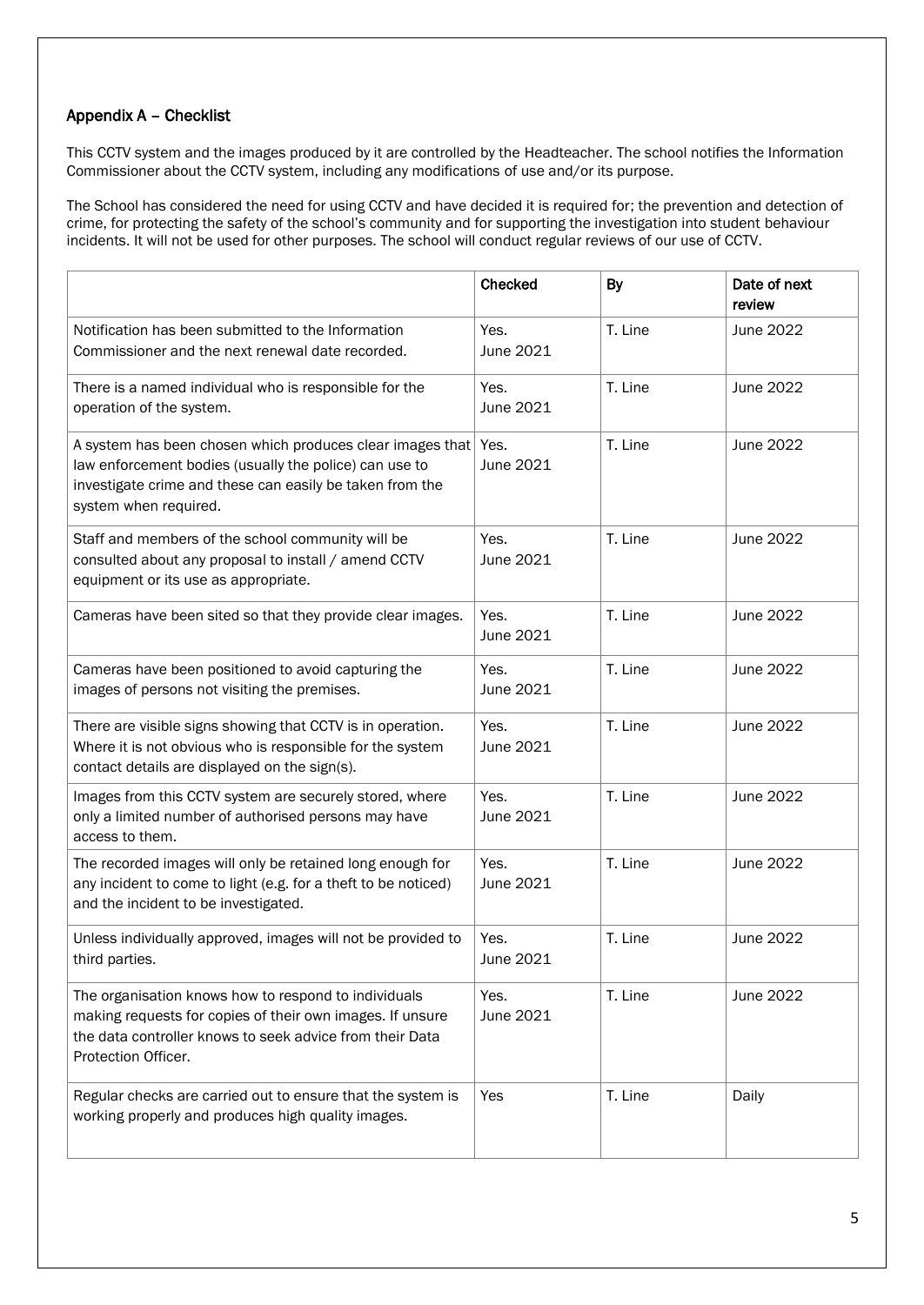## Appendix B - Impact assessment for use of surveillance CCTV in schools

This is an impact assessment statement for the use of surveillance CCTV at:

St Alban's Catholic High School Digby Road, Ipswich, Suffolk, IP4 3NJ

This assessment has been carried out by Tim Line, IT Manager

The assessment is effective from 01/11/2019 until review on 31/10/2020

The data controlling officer for the school is:

Matt Baker Headteacher 01473 726178 [mbaker@st-albans.suffolk.sch.uk](mailto:mbaker@st-albans.suffolk.sch.uk)

- A. All CCTV cameras are sited in accordance with the purposes outlined in section 1.1 of this CCTV policy. Areas on the school site covered by installed surveillance CCTV, whether active or not:
	- School Entrance Main Block
	- Student Entrance/Playground Main block, External
	- Main Reception Main block, Ground floor
	- Student Reception Main block, Ground floor
	- Meeting/Isolation Room Main block, Ground floor
	- Main Block Toilets Main Block, Ground floor
	- Student Entrance Main block, Ground floor
	- Main Block 1st floor corridor Room 11 end
	- Main Block 1st floor corridor Room 19 end
	- Main Block 2nd floor corridor Room 21 end
	- Main Block 2nd floor corridor Room 29 end
	- Room 21 Main Block, 2nd floor
	- Sports hall corridor Technology/PE Area
	- Fitness suite corridor Technology/PE Area
	- Technology Corridor Outside T1/2
	- Sixth Form Common room
	- Sixth Form ISA room
	- Sixth Form Terrace New sixth form block
	- Science Block Entrance Science Block
	- Science Resource Area Science Block, Right resource area
	- Science Resource Area Science Block, Left resource area
	- Student Bike Racks A Block Courtyard
	- Room A6 A Block
	- A Block Toilets A Block
	- A Block Toilets & Corridor A Block
	- A Block Locker corridor A Block
	- A Block Drama corridor A Block
	- A Block Music corridor A Block
	- **Canteen**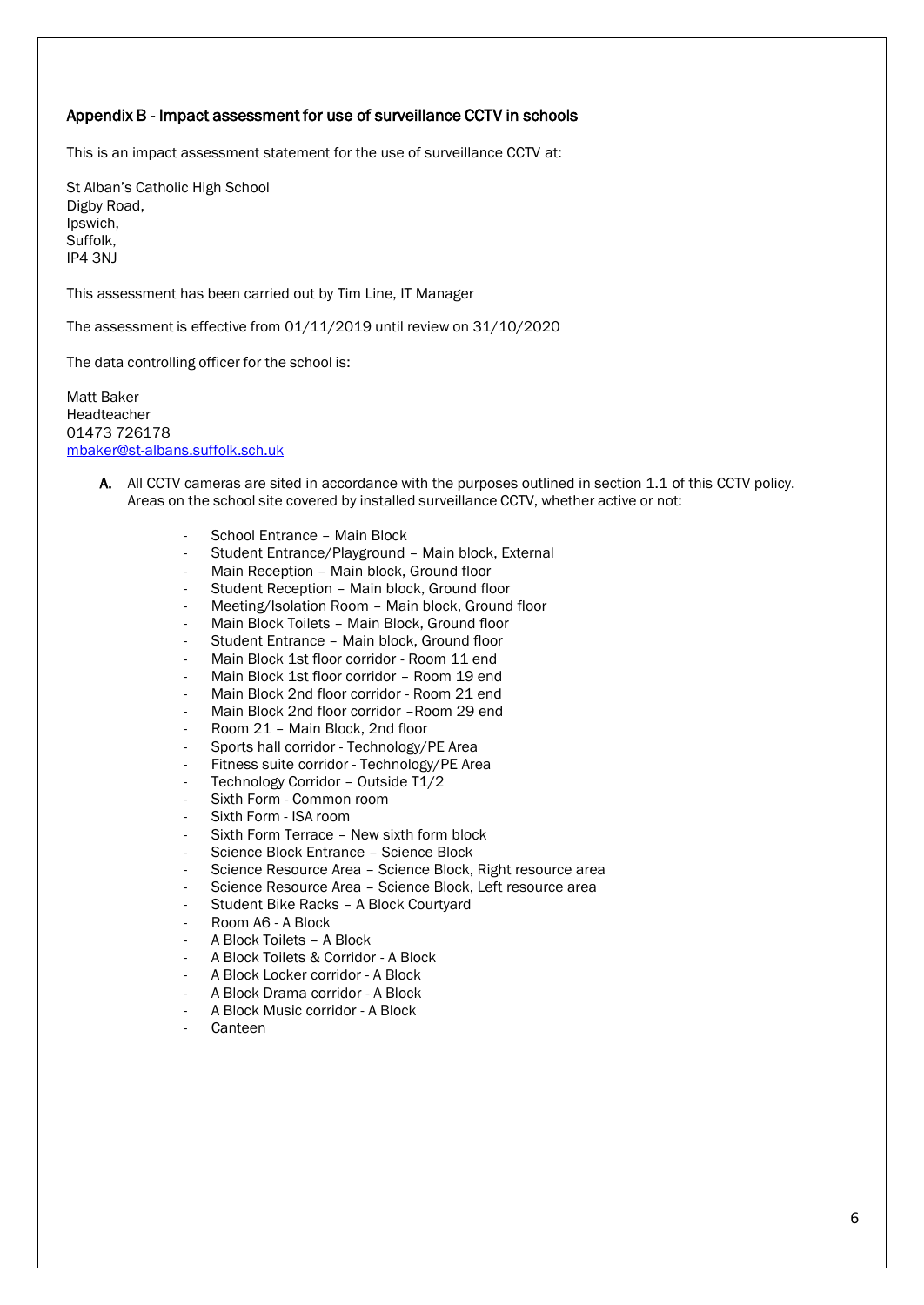B. Impact assessment for use of CCTV

Advantages of use of CCTV over other possible methods:

Images greatly assist to identify any actions of individuals.

Provides a safer and securer environment for students, staff and visitors.

Monitors the school buildings to prevent the loss or damage to school property and its assets.

Assessment of amount of equipment used and time equipment is active:

26 internal cameras and 3 external cameras in use

Internal cameras in classrooms are active during the school opening hours (8am – 5pm) with motion detection during evenings/nights and weekends

Internal cameras in corridors are active during the hours of 8am – 5pm 7 days a week with motion detection during evenings/nights and weekends

Specific ways in which data collected will be used, including restrictions:

- To prevent, detect or investigate crime.
- To monitor the school buildings and grounds in order to provide a safe and secure environment for its students, staff and visitors.
- To protect the reputation of the school and to prevent loss or damage to school property and surrounds.
- To monitor the flow of staff, students and visitors around the school site.
- To monitor and help identify people who enter the school site.
- To assist with the investigation of reported behavioural issues.
- To monitor the wellbeing of students who have been isolated due to a medical issue (e.g. suspected COVID-19).

For stored data, the method used the maximum length of time of storage, and how the data might be used:

The data is digitally stored on the school network with 7 days retention

Details of how data may be processed, by whom and what purpose(s):

Request for access is made to the IT Support System and can only be made by staff listed in the box below. IT support action and log the request and only provide the information that has been requested.

#### All personnel having access to data collected and stored, as part of specific duties:

Members of the Senior Leadership Team Pastoral Support Team (Inc. Heads of Year, Student Support Managers, Designated Safeguarding Officer) IT Network Manager Senior ICT Technician Premises Manager Any member of staff authorised by the Headteacher or Deputy Headteacher